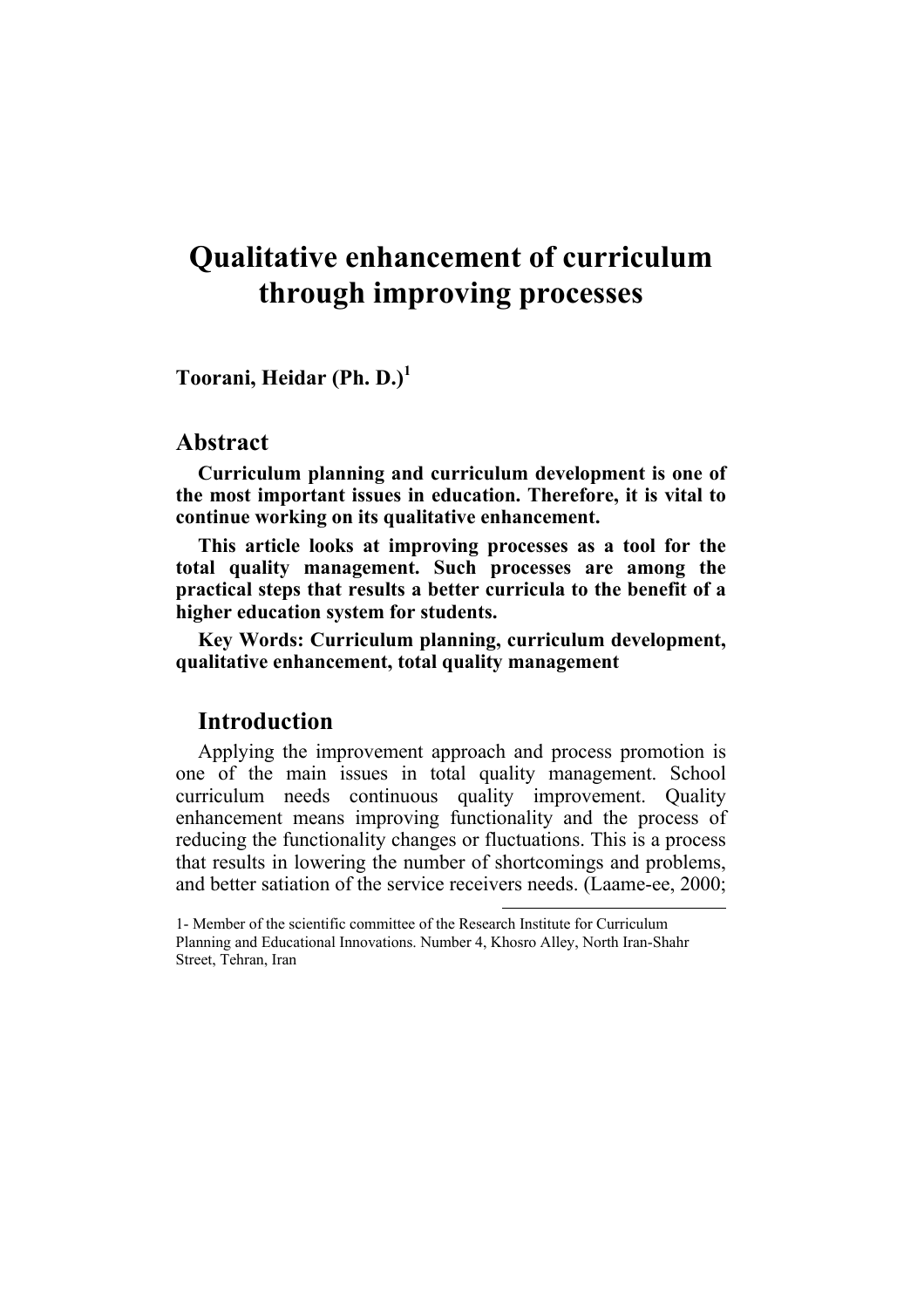**38 Qualitative enhancement of curriculum through Improving processes …**

Bazargan 1994; Zomorrodian, 1994). The continuous quality improvement will result in more flexibility and problem solving and reduction of the permanent resources needed for the relationship between expense and quality. (Detret, 1997; Anderson, 1993) Continuous Quality Improvement in the Education System requires the cooperation of all managers, teachers, specialists, experts, and students, and the students' parents. It also requires change in recognition, attitude, social and personal behavior, and the technology structure (Bostingel, 1992; Blankstein, 1994).

### **Process Improvement**

One of the main issues in total quality management is the improvement process, which is done for the purpose of offering better services to the receivers of these services. Process improvement and promotion follows many conditions and factors. Among these are: clear and reachable goals, participation of the public, and the existence of a harmonious culture with principles of total quality management (Curley, 1995; Weller & David, 1997). For beginning the work of process improvement and promotion and as the first step, we should study a process that is neither too broad nor too limited. This is the first process that is selected and its characteristics are very important (Tribus, 1993; Sallis, 1996; Gilmor & Ammons, 1992). The process of writing study course books is a good example for understanding the improvement methods. Improvement and upgrading process through the "process promotion strategy" is a scientific method which can be found useful in practice. (Edward & Algezzine, 1995; Murgatroyd, 1992)

## **How to improve and promote the curriculum process**

The curriculum follows the processes of preparation and compilation of the curriculum guide, preparation and approval of the curriculum content, writing of the study books, and validation.

This method includes the following stages:

1- Find a process for improving. For this case it has been stressed to first select and investigate a process that has a more familiar past record.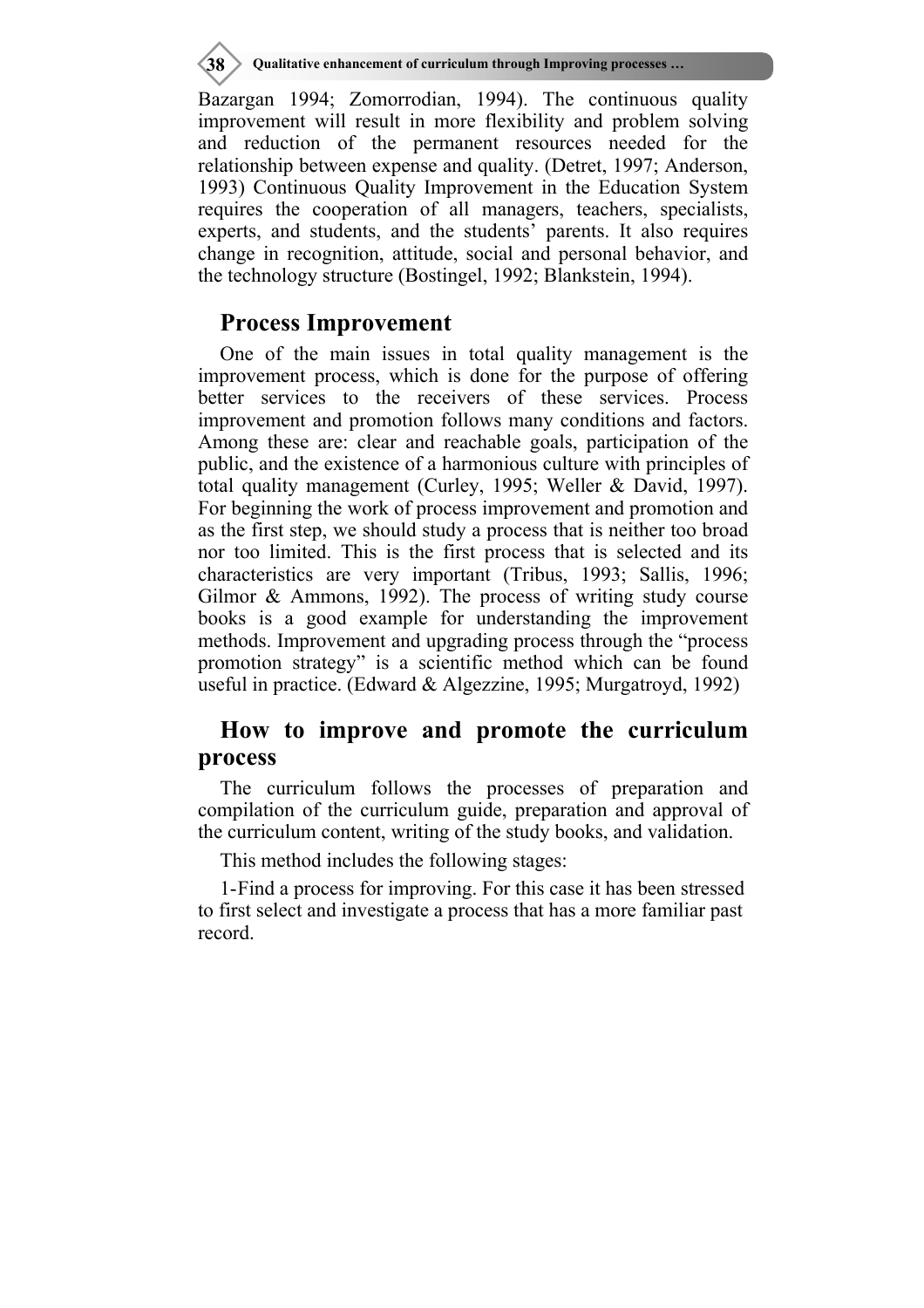2- Organize a team that knows the process. These individuals should be people who would do at least one of the stages of the process and have the most amount of information about its functionality.

3- Clarify how the process works. Understanding the stages and the current function of the process is a critical issue. A logical consecutiveness and relationship for these stages should be in a clear and obvious format

4- Understand the reasons for common and specific changes of the process function. Common causes are those that are in the construction or the essence of the process and always influence the functionality of the process. In order to resolve the common causes, the construction of the process should be changed. The specific causes are those that consist of changes in a key writer and can be identified and resolved faster.

5- Select a part of the process that requires improvement. In this stage, a set of specific causes that are assessable and influential on the process functionality are selected. Their improvement takes place in order of importance, using the brain storming method.

6- Plan for improvement. For this item, what is planned for is establishing a specific period of time, what should be done in each period, and the goal to which we should arrive.

7- Do the plan. In this stage do what you had planned for in stage six.

8- Check the results. The evaluation can be done with the help of charts of the data process and data analysis as well as a test in small scale.

9- Act based on the results. If you are successful in the desired plan, make it standard. Otherwise, act for improvement of the new operation cycle.

#### **Final Word**

Preparation of curriculum guide, producing content, validation, evaluation, and distributing the curriculum are the main subjects in the curriculum process. Each of these subjects follows its own unique process. The curriculum planning requires continuous improvement and promotion while paying attention to the cultural,